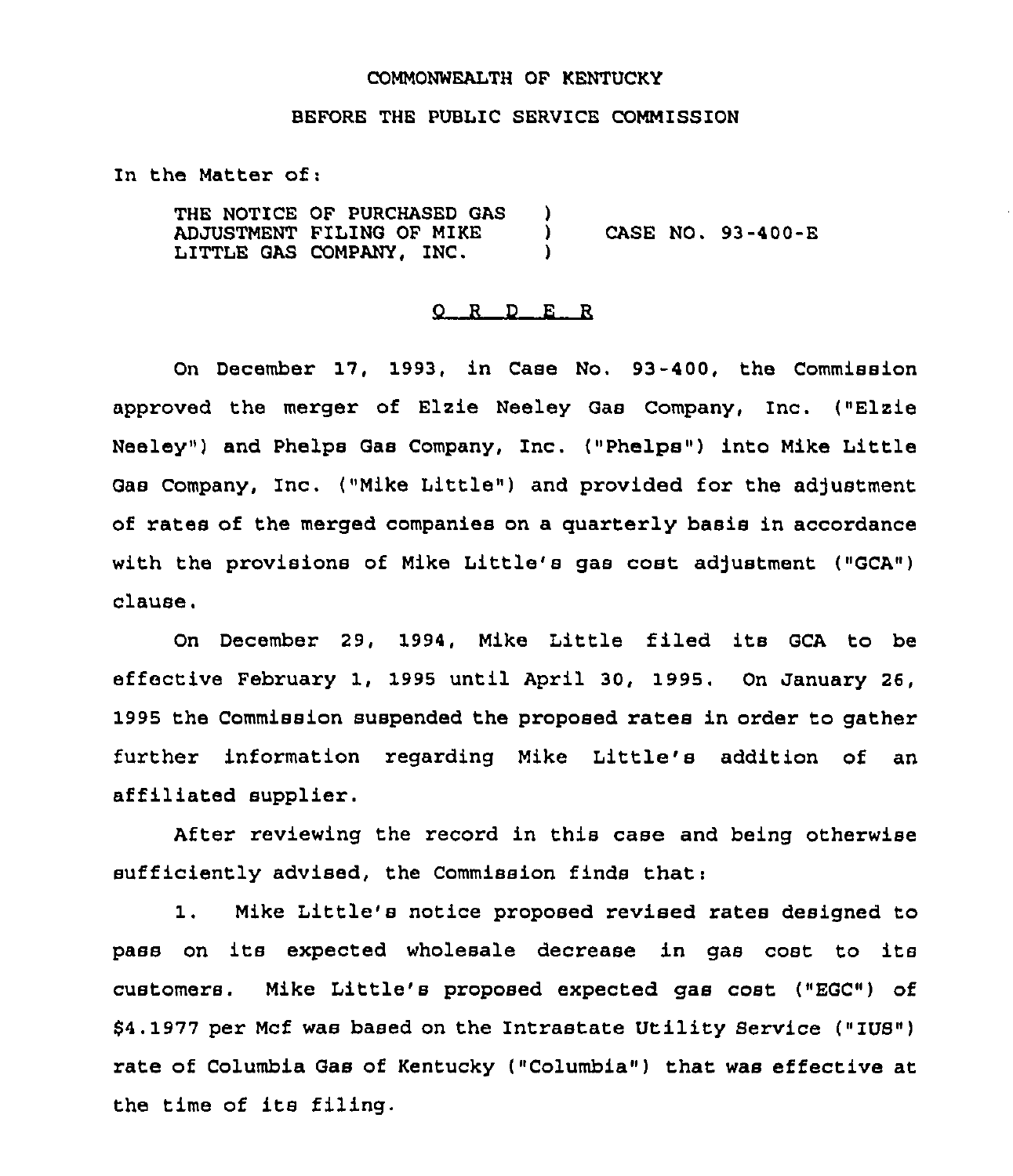After consideration of all aspects of Mike Little's new supply arrangement with Kinzer-Timmus-Greer Joint Venture ("Joint Venture"), including its addition of new customers along the supply line, the reimbursement of Mike Little's expenses plus profit, and the current competitive price of Columbia relative to Mike Little' other source of supply, the IUS rate appears reasonable for the pricing of Joint Venture's volumes. The Commission will revisit this pricing provision in one year to ensure that Mike Little's customers continue to benefit from reasonably competitive prices.

Mike Little's EGC should reflect Columbia's current IUS rate of \$3.5622 per Mcf. The EGC for the remainder of the quarter should be \$3.5918.

2. Mike Little's notice set out no refund adjustment.

3. Mike Little's notice set out <sup>a</sup> current quarter actual adjustment ("AA") of 1.06 cents per Mcf to recoup unrecovered gas cost from August, September and October 1994. The underrecovery of \$750 which Mike Little proposes to collect for these months includes the cost of minimum volumes billed by Columbia pursuant to its IUS contract that were not used by Mike Little. Nike Little's customers should not bear the cost of these volumes, as the shortfall in purchases from Columbia was due to the initiation of supply from Joint Venture. To ensure that ratepayers suffer no negative impact from the change in supply, 68 Mcf priced at the IUS rate of \$3.9846 and 83 Mcf priced at the IUS rate of \$4.1391 should be removed from August and September gas cost, respectively. The current AA should be .23 cent per Ncf.

-2-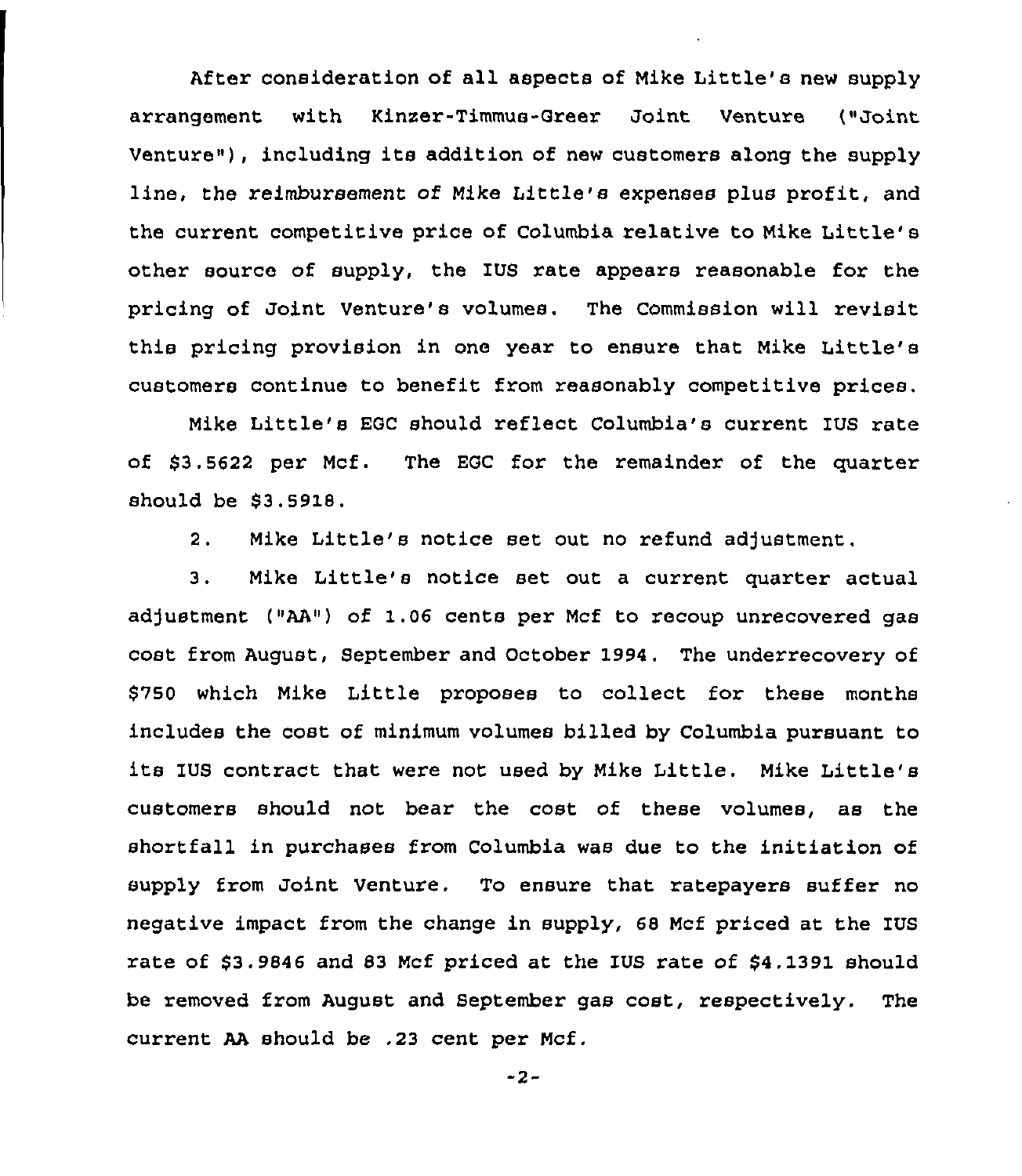The total AA of 2.04 cents per Mcf reflects the net underrecovery of the combined system for the current and previous three quarters.

4. These adjustments produce a gas cost recovery rate ("GCR") of \$3.6122 per Mcf, 67.75 cents per Mcf less than the prior rate.

5. The rate adjustments in the Appendix to this Order are fair, just, and reasonable, in the public interest, and should be effective for gas supplied on and after the date of this Order.

IT IS THEREFORE ORDERED that:

1. The rates proposed by Mike Little be and they hereby are denied.

2. The rates in the Appendix, attached hereto and incorporated herein, are fair, just, and reasonable, and are effective for gas supplied on and after the date of this Order.

3. Within 30 days of the date of this Order, Nike Little shall file with this Commission its revised tariffs setting out the rates authorized in this Order.

4. In its April 1, 1996 filing for rates effective May 1, 1996, Mike Little shall include a report of additional customers hooked up to the new Joint Venture supply line, along with a comparison of the IUS rate to other available rates.

-3-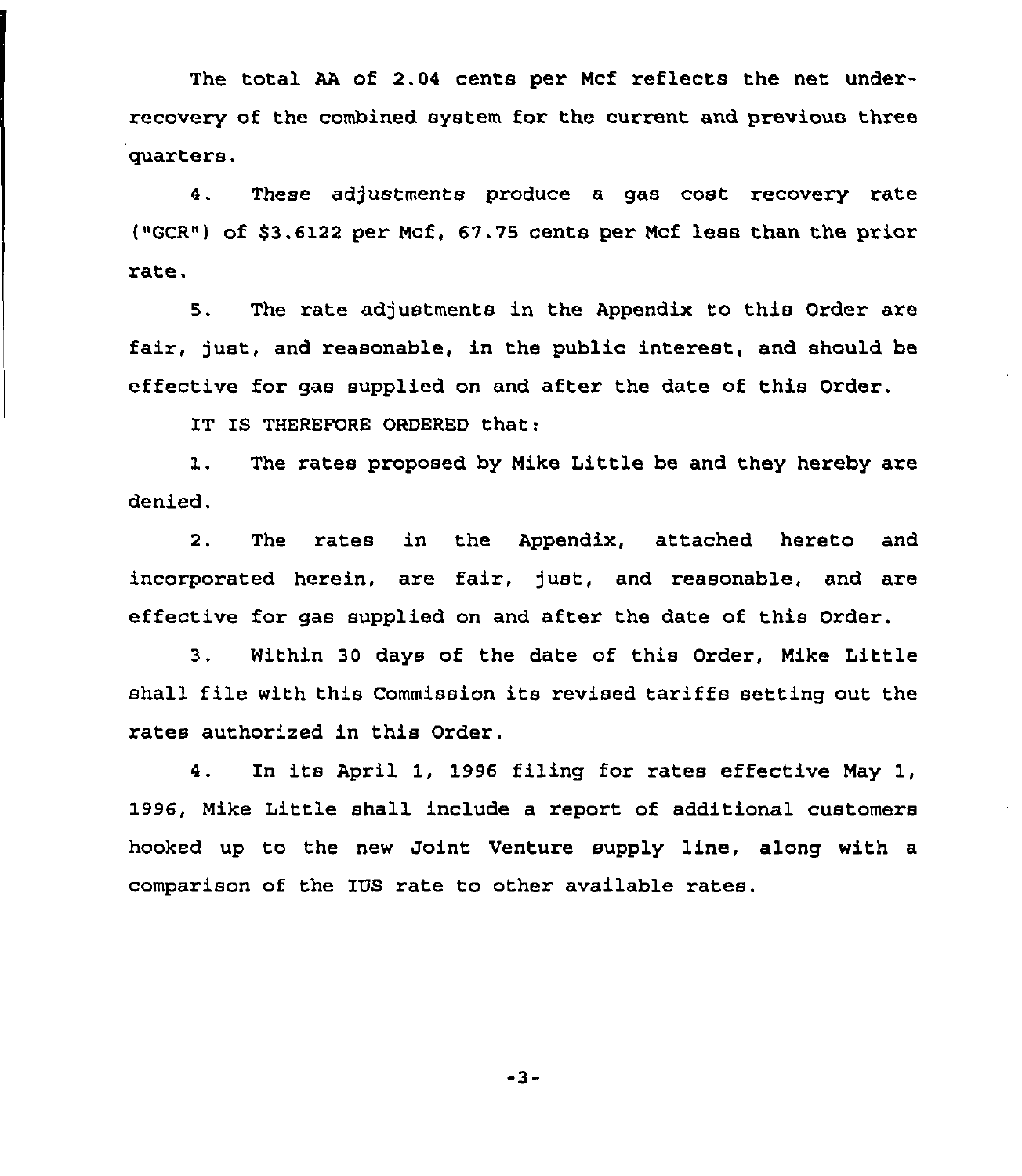PUBLIC SERVICE COMMISSION

Chairman

**Comm** ner

ATTEST:

Executive Director